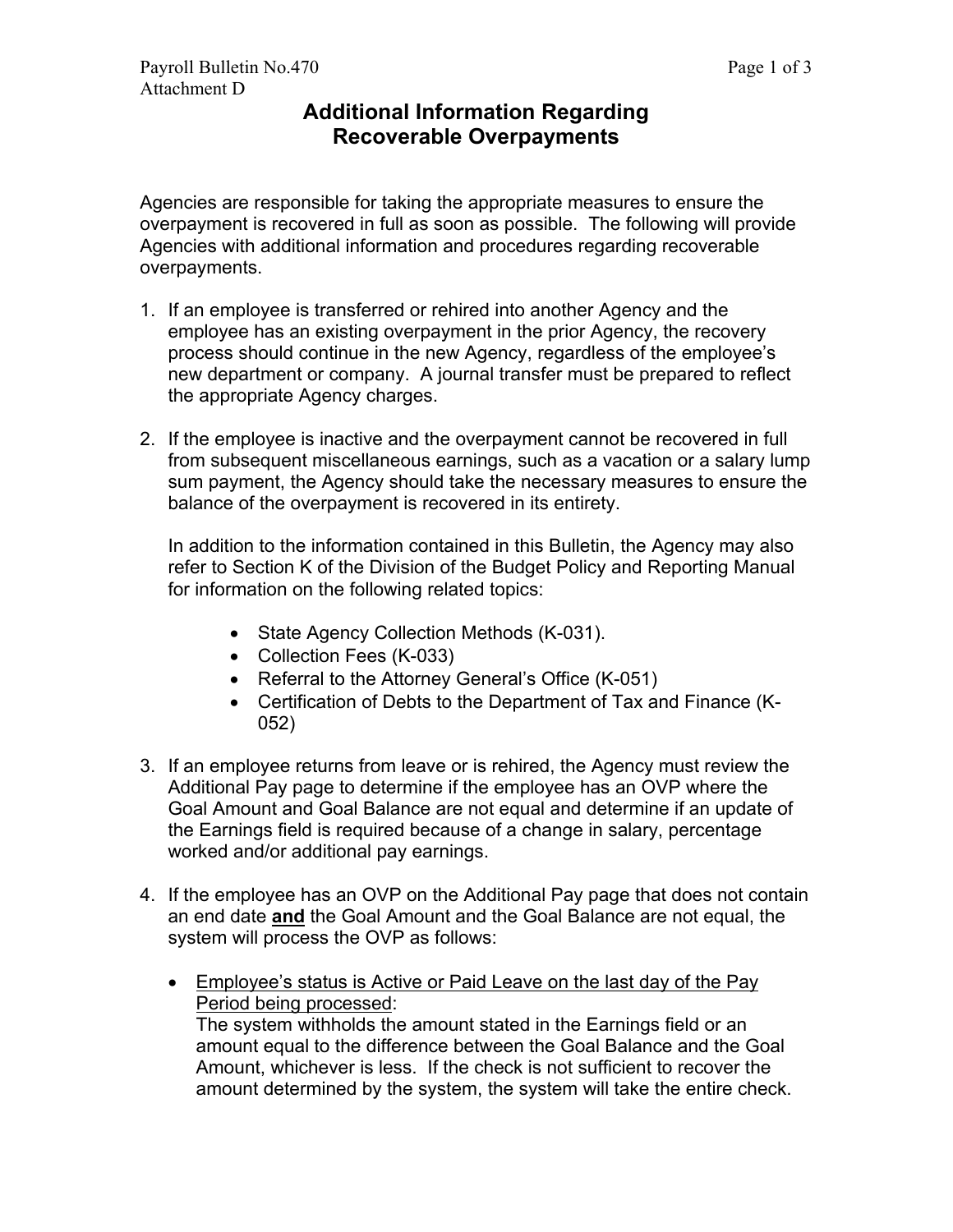• Employee's status is Terminated, Retired, or Leave Without Pay on the last day of the pay period being processed and the employee is receiving regular and/or miscellaneous earnings:

The system withholds an amount equal to the difference between the Goal Balance and the Goal Amount, regardless of the amount stated in the Earnings field. If the employee's check is insufficient to recover the entire difference, the system will take the entire check.

**Note:** The system does not consider the amount in the Earnings field when processing an OVP for an employee whose status is Terminated, Retired, or Leave Without Pay. Therefore, when an OVP is set up for an employee who is Inactive or on Leave Without Pay, the Agency may wish to report a reduced amount in the Earnings field rather than the total amount of the overpayment. This will prevent the system from withholding the entire overpayment in the event the employee is reinstated to the payroll before the overpayment is recovered and the Agency fails to review the OVP data upon the reactivation of the employee's record.

5. Once an OVP has been set up on the Additional Pay page, the automatic negative retroactive adjustment will not be re-generated by OSC in a subsequent pay period and used as a means to recover the overpayment. The OVP will continue to be used as the method of recovery. However, if the employee is active, the Agency may wish to change the Earnings field to reflect a different amount to be withheld, including the total balance due. If the employee is Inactive or on Leave Without Pay, the system will not consider the amount in the Earnings field when determining the amount to be withheld. Rather, as stated in #4 above, the system will withhold an amount equal to the difference between the Goal Balance and the Goal Amount.

## Example 1:

*An employee had 30 days of vacation credits at the time of separation. The resignation was reported on a retroactive basis and the employee was overpaid 10 days of regular earnings. Since the employee did not receive any earnings at the time the separation was reported, the Agency was required to set up an OVP to record the amount of the overpayment. When the lump sum payment was subsequently reported, the OVP was used as the method of recovery and the overpayment was recovered in its entirety from the lump sum payment. After the OVP was recovered, the system updated the Goal Balance to equal the Goal Amount. Since the Goal Balance and Goal Amount were equal, OSC re-generated the automatic retroactive adjustment and enabled the Paid Out feature, allowing the system to consider the overpayment paid in full.* 

## Example 2:

*An employee was placed on a retroactive Leave Without Pay and was overpaid \$900.00. In the same period the retroactive leave was reported, the Agency set up an OVP on the Additional Pay page with a Goal Amount of \$900.00 and an Earnings amount of \$450.00. While the employee was on*